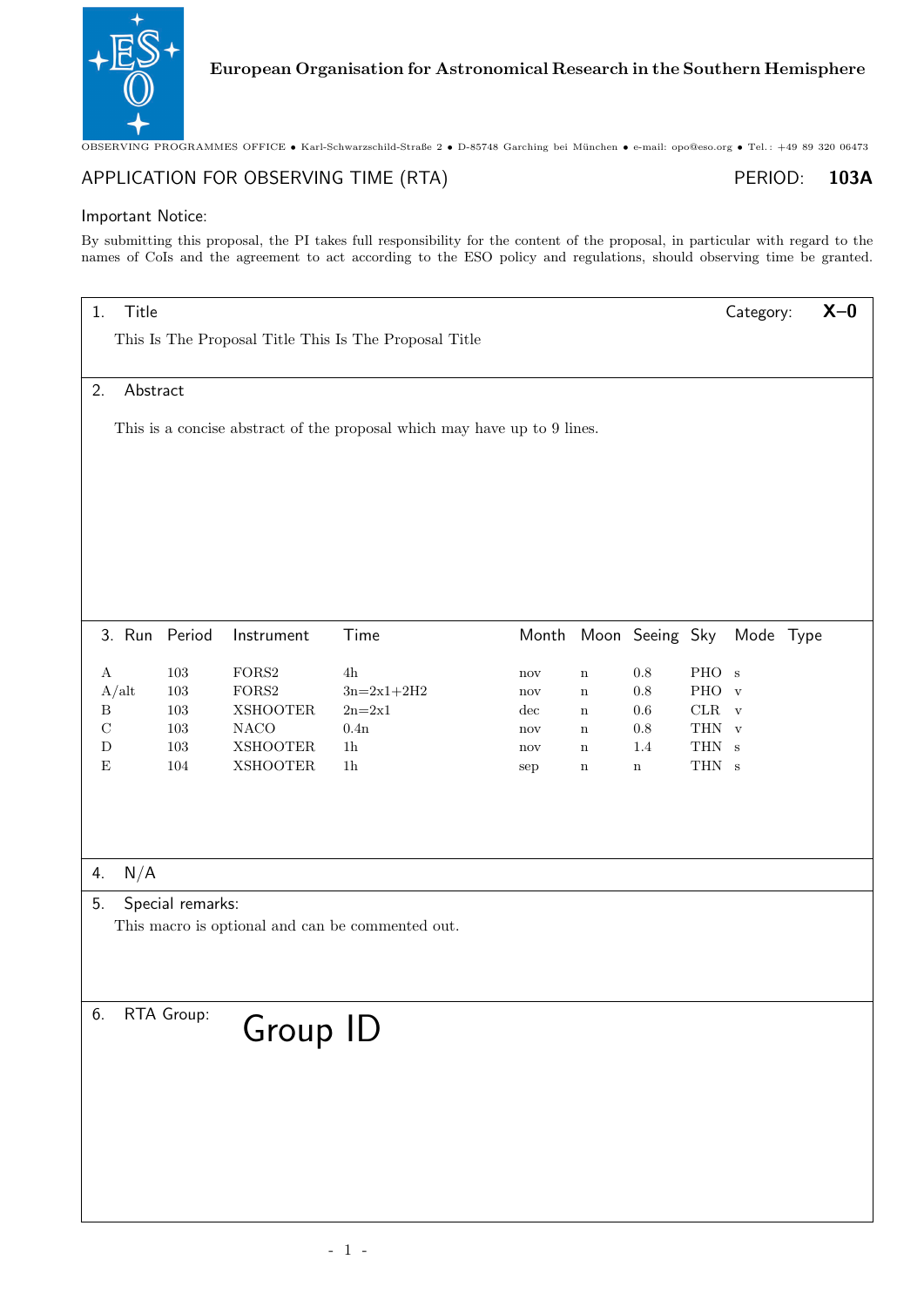# 7. Description of the proposed programme

A – Scientific Rationale: Scientific rationale: scientific background of the project, pertinent references; previous work plus justification for present proposal.

Lorem ipsum dolor sit amet, consectetur adipiscing elit. Etiam faucibus iaculis aliquam. Aliquam libero est, lacinia et neque ac, dignissim viverra arcu. Suspendisse semper congue dolor, eget convallis ligula feugiat et. Nulla facilisi. Duis condimentum venenatis erat quis rhoncus. Nam risus dolor, tincidunt nec faucibus nec, commodo condimentum quam. Cras aliquet finibus pharetra. Donec ultrices neque quis justo fermentum ultricies. Fusce eget nunc non mauris semper maximus. Donec ultricies lectus nec lectus euismod rutrum. Curabitur scelerisque, libero ac ultricies iaculis, sapien ipsum tincidunt velit, at lobortis nisi massa eu risus. Aenean mi libero, egestas nec dui sit amet, consequat egestas lacus. Vivamus aliquam mi massa. Donec non ante augue. Nunc vitae congue est, et interdum ipsum:

- This,
- That,
- The other.

Nunc quis est felis. Donec feugiat enim ante, vel rutrum ligula ornare vitae. Fusce sed accumsan nisi. Ut sit amet vulputate ligula. Etiam mollis quam vel justo posuere venenatis. Cras quis leo quis nibh consectetur accumsan. Suspendisse ac mauris non nisi sodales vulputate. In hac habitasse platea dictumst. Aenean iaculis, metus quis commodo aliquet, eros metus condimentum nisi, a mollis est purus ut nisi.

B – Immediate Objective: Immediate objective of the proposal: state what is actually going to be observed and what shall be extracted from the observations, so that the feasibility becomes clear.

Lorem ipsum dolor sit amet, consectetur adipiscing elit. Ut condimentum, lectus quis placerat bibendum, magna nisl pharetra enim, in tincidunt lorem nunc at augue. Donec sed vehicula erat. Cras et sem ligula. Etiam condimentum sem non leo placerat, imperdiet dictum nisl tincidunt. Sed id nisl augue. Duis consequat nibh justo, faucibus tristique urna mattis ac. Maecenas semper posuere tristique. Maecenas ac libero eu turpis molestie congue.

Vivamus id turpis id ligula faucibus varius at eget turpis. Praesent metus enim, rutrum eu sapien ut, convallis congue risus. Fusce nec elementum magna, at ultricies risus. Curabitur lectus sapien, pharetra eget nibh in, bibendum tempor nibh. Cras sit amet nulla sapien. Mauris aliquam purus pharetra faucibus posuere. Nulla placerat risus quam, vitae elementum orci imperdiet in. Mauris a velit eros. Duis tempus dolor nec est rhoncus, eget bibendum justo tincidunt. Suspendisse ultrices molestie dolor, quis lobortis enim. Vestibulum id eros a metus dictum rhoncus. Donec laoreet ex quis dui vehicula vestibulum. Nullam congue, neque at suscipit vehicula, sapien lectus sagittis eros, at molestie ipsum est eget lectus. Interdum et malesuada fames ac ante ipsum primis in faucibus. Ut lacinia viverra lacus, non porta augue feugiat vel. Nam vulputate felis eget lacinia auctor.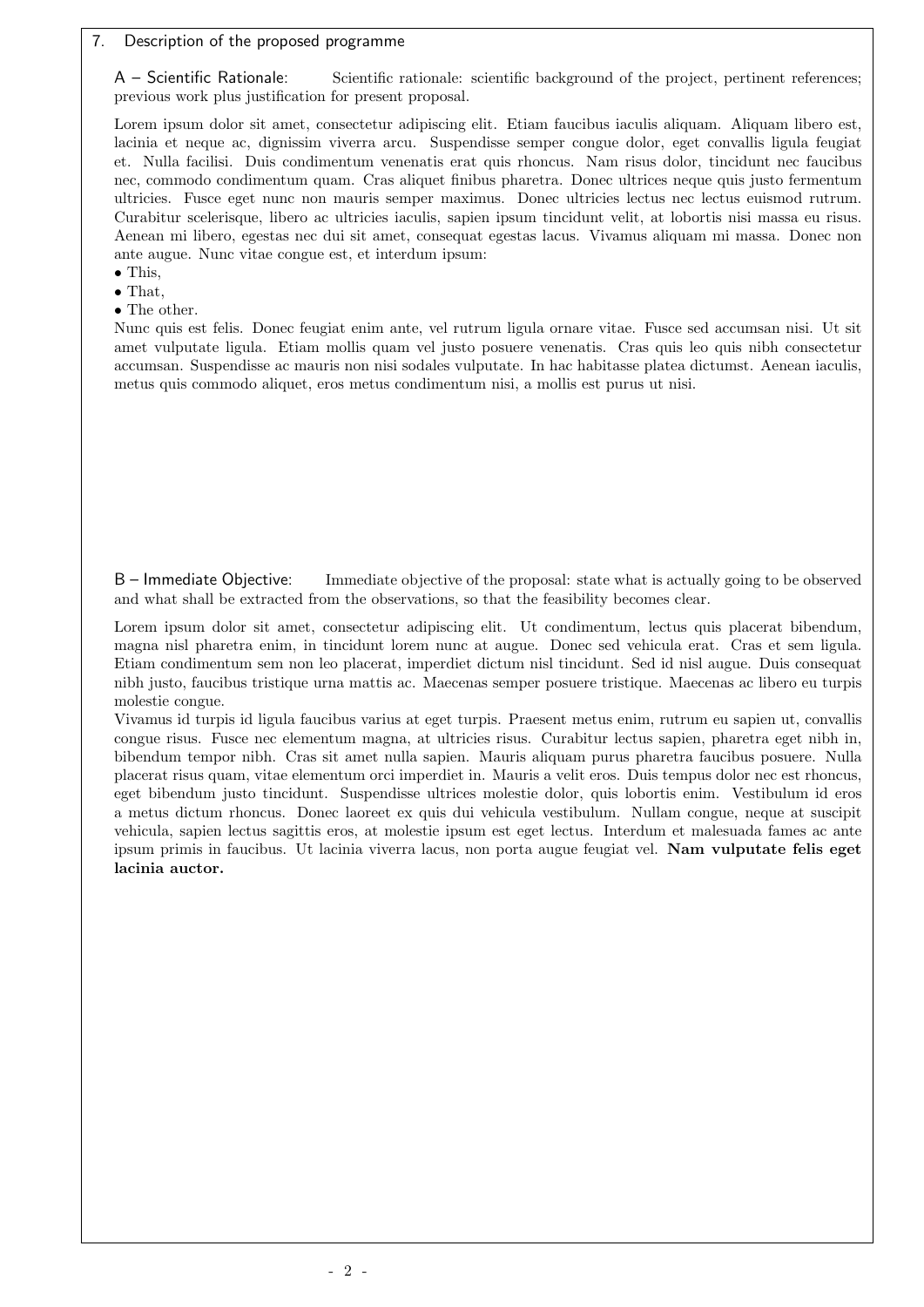7. Description of the proposed programme and attachments



Fig. 1: A caption for your figure can be inserted here.

References can also be included using MakeCaption. For example:

# References:

Blah B., 2017, MNRAS, 999, 666, 111 Meself M., et al., 2015, ApJ, 000, 111, 222 Meself M., et al., 2015, AJ, 1234, 123, 321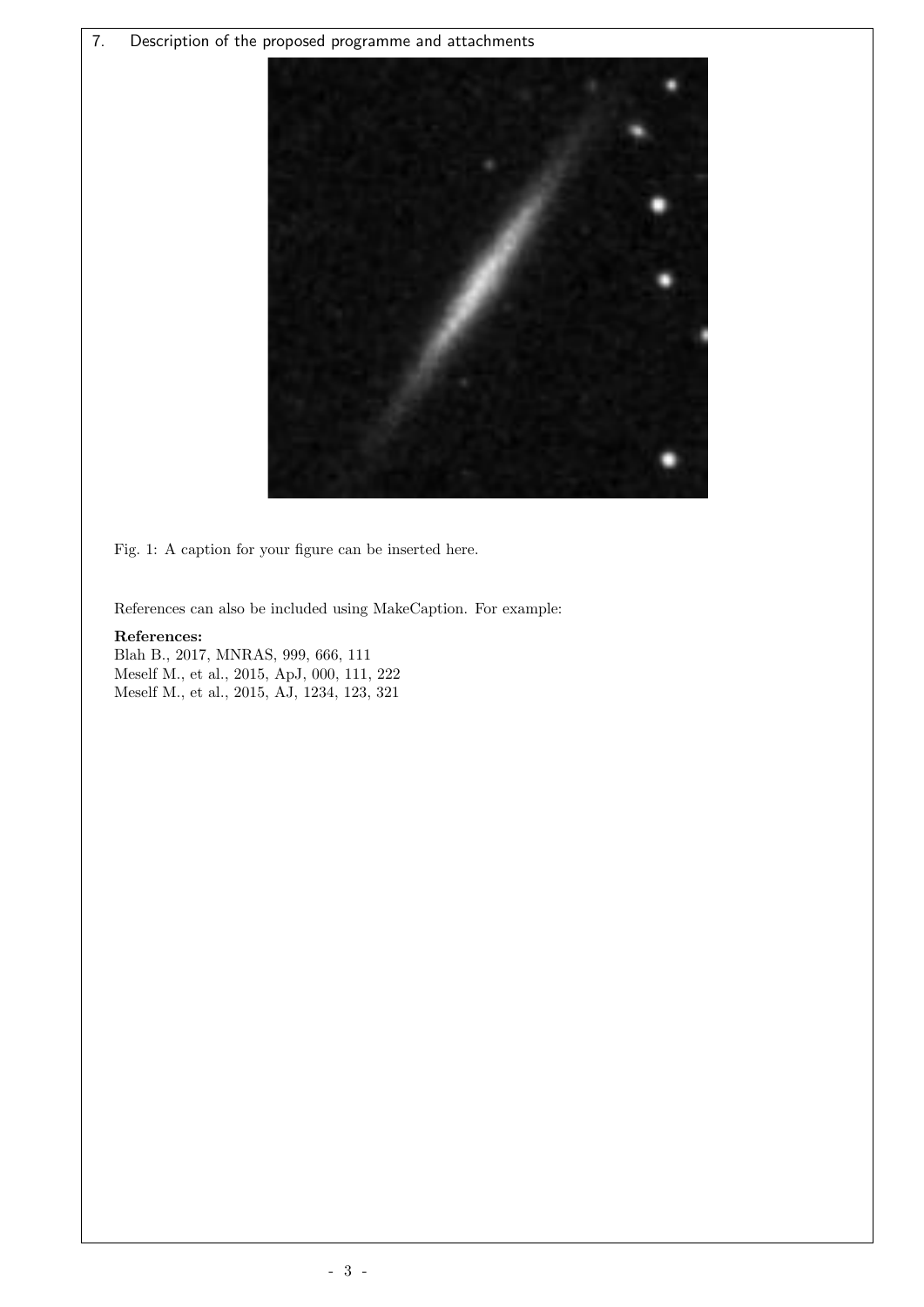| Justification of requested observing time and observing conditions<br>8.                                                                                                                                                                                                                                                                                                                                                                                                                                                                                                                                                                                                                                                                                                                                                                                                                                                                                                                                                                                                                                                                           |  |
|----------------------------------------------------------------------------------------------------------------------------------------------------------------------------------------------------------------------------------------------------------------------------------------------------------------------------------------------------------------------------------------------------------------------------------------------------------------------------------------------------------------------------------------------------------------------------------------------------------------------------------------------------------------------------------------------------------------------------------------------------------------------------------------------------------------------------------------------------------------------------------------------------------------------------------------------------------------------------------------------------------------------------------------------------------------------------------------------------------------------------------------------------|--|
| Lunar Phase Justification:<br>Provide here a careful justification of the requested lunar phase.<br>Lorem ipsum dolor sit amet, consectetur adipiscing elit. Etiam faucibus iaculis aliquam. Aliquam libero est,<br>lacinia et neque ac, dignissim viverra arcu. Suspendisse semper congue dolor, eget convallis ligula feugiat et.<br>Nulla facilisi.                                                                                                                                                                                                                                                                                                                                                                                                                                                                                                                                                                                                                                                                                                                                                                                             |  |
| Time Justification: (including seeing overhead)<br>Provide a careful justification of the requested number of<br>nights or hours for each observing run here. ESO Exposure Time Calculators exist for all Paranal and La Silla<br>instruments and are available at the following web address: http://www.eso.org/observing/etc.<br>Lorem ipsum dolor sit amet, consectetur adipiscing elit. Etiam faucibus iaculis aliquam. Aliquam libero est,<br>lacinia et neque ac, dignissim viverra arcu. Suspendisse semper congue dolor, eget convallis ligula feugiat<br>et. Nulla facilisi. Duis condimentum venenatis erat quis rhoncus. Nam risus dolor, tincidunt nec faucibus<br>nec, commodo condimentum quam. Cras aliquet finibus pharetra. Donec ultrices neque quis justo fermentum<br>ultricies. Fusce eget nunc non mauris semper maximus. Donec ultricies lectus nec lectus euismod rutrum.<br>Curabitur scelerisque, libero ac ultricies iaculis, sapien ipsum tincidunt velit, at lobortis nisi massa eu risus.<br>Aenean mi libero, egestas nec dui sit amet, consequat egestas lacus. Vivamus aliquam mi massa. Donec non<br>ante augue. |  |
|                                                                                                                                                                                                                                                                                                                                                                                                                                                                                                                                                                                                                                                                                                                                                                                                                                                                                                                                                                                                                                                                                                                                                    |  |
| Telescope Justification:<br>8a.<br>Justification for the use of the selected telescope (i.e., VLT) with respect to other available alternatives.                                                                                                                                                                                                                                                                                                                                                                                                                                                                                                                                                                                                                                                                                                                                                                                                                                                                                                                                                                                                   |  |
|                                                                                                                                                                                                                                                                                                                                                                                                                                                                                                                                                                                                                                                                                                                                                                                                                                                                                                                                                                                                                                                                                                                                                    |  |
| 9b.<br>Observing Mode Justification (visitor or service):<br>Explain if a particular observing mode (visitor or service) is specifically needed for this programme. If either<br>can, in principle, be used then please enter $N/A$ .                                                                                                                                                                                                                                                                                                                                                                                                                                                                                                                                                                                                                                                                                                                                                                                                                                                                                                              |  |
|                                                                                                                                                                                                                                                                                                                                                                                                                                                                                                                                                                                                                                                                                                                                                                                                                                                                                                                                                                                                                                                                                                                                                    |  |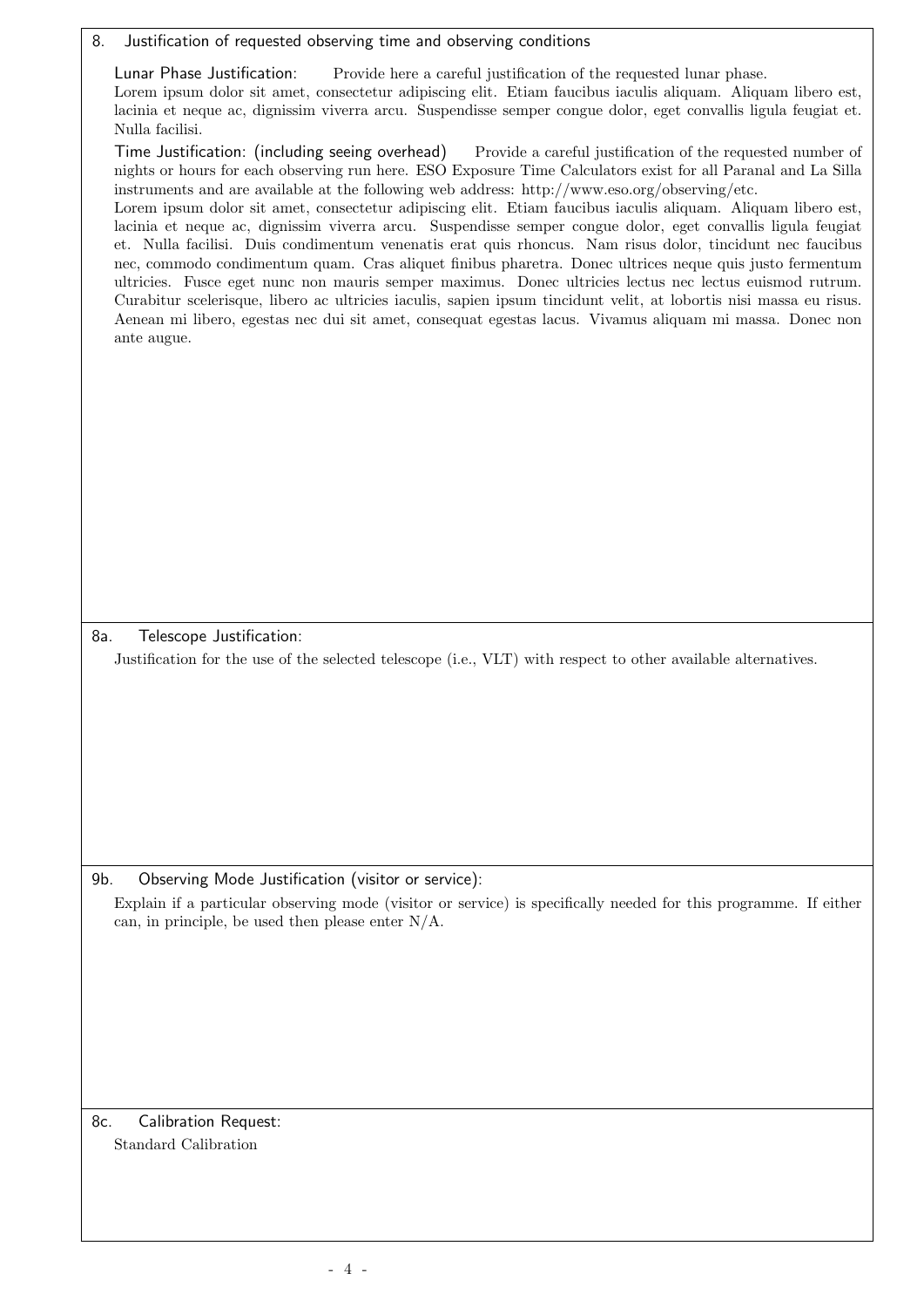9a. ESO Archive - Are the data requested by this proposal in the ESO Archive (http://archive.eso.org)? If so, explain the need for new data. No data in ESO archive for any targets listed. 11. List of targets proposed in this programme Run Target/Field  $\alpha$ (J2000)  $\delta$ (J2000) ToT Mag. Diam. Additional info Reference star ABC NGC 104 00 24 06 -72 04 58 3.0 5 30 min 47 Tuc A NGC 253 00 47 33.1 -25 17 17.8 10.0 8 Seyfert gal. BC NGC 1851 05 14 06.3 -40 02 50 8.0 8.8 glob. cluster B NGC 1316 03 22 41.5 -37 12 33 15.0 9.7 10 min Fornax A B NGC 1365 03 33 36 -36 08 27 15.0 10 Seyfert gal.  $\begin{tabular}{lllllllllll} \multicolumn{3}{c|l}c@{C} &\multicolumn{3}{c|l}c@{C} &\multicolumn{3}{c|l}c@{C} &\multicolumn{3}{c|l}c@{C} &\multicolumn{3}{c|l}c@{C} &\multicolumn{3}{c|l}c@{C} &\multicolumn{3}{c|l}c@{C} &\multicolumn{3}{c|l}c@{C} &\multicolumn{3}{c|l}c@{C} &\multicolumn{3}{c|l}c@{C} &\multicolumn{3}{c|l}c@{C} &\multicolumn{3}{c|l}c@{C} &\multic$ D Alpha Ori 06 45 08.9 -16 42 58 1 -1.4 6 mas Sirius E Alpha Ori 06 45 08.9 -16 42 58 1 -1.4 6 mas Sirius

Target Notes: A note about the targets and/or strategy of selecting the targets during the run.